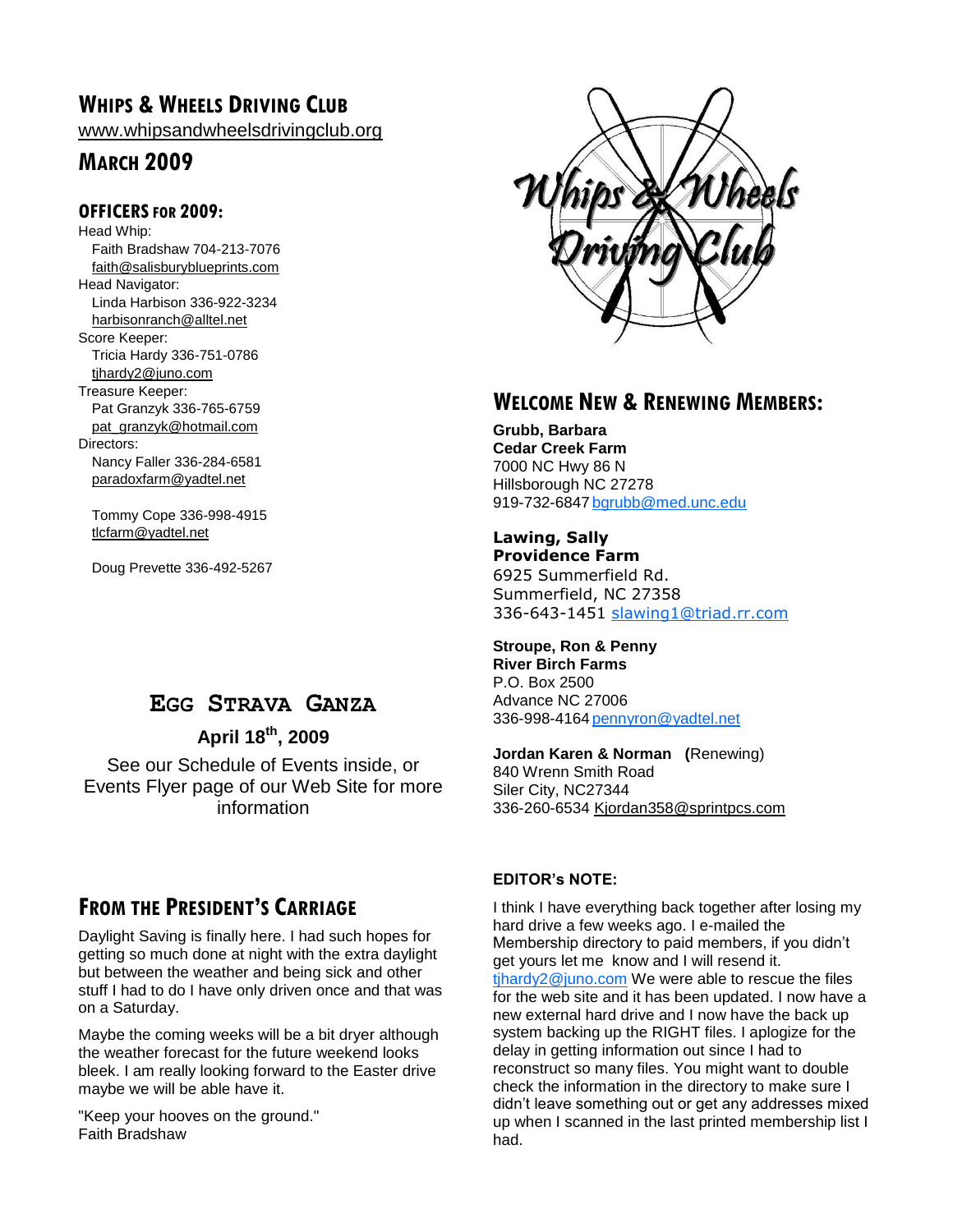It seems Mother Nature is working against us so far this year. We had to postpone our Valentine drive due to rain in February. We ended up cancelling our Runnin O the Green in March due to rain and now the CCC Scurry & Playday weekend in Laurenc SC that a few of us plannned on attending March 28-29<sup>th</sup> also had to be cancelled due to rain! What ever happened to the law that King Arthur of Camelot decreed it will only rain or snow at night (or during the week!)

## **CCC HDT**

Today is opening day for entries to CCC HDT in beautiful Tryon. Why should you consider us? Well,

1. We have a great judge, Hardy Zanke and TD, Penny Nicely.

2. We will feed you supper after the course walk on Friday and lunch while waiting for scores on Sunday.

3. We will give you a free tack stall if you stable with us and we have nice permanent stabling with overhangs to cover your carriage.

4. We are one of the few Training level competitions in the SE.

5. We have ironed out all the hills from the VSE and Training level courses and as a one phase, you don't have to be super fit to come play.

6. We moved a week earlier to get out of the summer heat.

7. We are offering 2 clinics, a CDE 101 and a Hazard walking to help boost your confidence to compete.

8. All that, plus, we are a fun group who loves to play.

We hope to see a bunch of entries heading our way very soon.

Price and Poppins

Keep the dirty side down

#### **SCHEDULE FOR 2009:**

\*Regardless of the event being held, visitors and spectators are ALWAYS welcome. Please come and check us out! \*

**April 18th EggStravaGanza**, rain date SUNDAY 4/26/09 at TLC Farm, 331 Feedmill Road, Advance NC. Tricia will be Master of Ceremonies.We will be trying a Scurry for the first time and there will be a cross country course with a cryptogram to figure out. **Tentative dates** have been set for the following.

**May 9** Nancy will host an event possibly another HDT **June 13** Blowing Rock

**July 18** Barbie Black will plan a Lounging/Long lining clinic

**August 22** Luau & General Meeting

**Sept 19** a clinic or Bev & I will try to work something out at TTC

**Oct 31** Halloween @ Paradox

**Nov 21** Turkey Trot @ TLC Farm **Dec 5** Christmas Party (@ Tuckers???) *\*BYOL= Bring Your Own Lunch!* 

### **CLASSIFIEDS:**

*NOTE: Ads are FREE to PAID members and will run for 2 months then be deleted unless you request them to be run for another 2 months. Must be horse related, ie no washers dryers etc.*

09/ 03 Erin Hoyle is looking for aHalflinger that rides & drives. [Thoy3@aol.com](mailto:Thoy3@aol.com)

09/04 I have a single horse complete harness just like new. The set includes the driving bridle. It is made by an Amish man that was at the Dixie Draft horse Sale. Tommy Cope was with me to help purchase it for my horse in training. Will be willing to let it go for \$300. Contact information Gayle C. Riggins 336-983-6174 [brylin17@alltel.net](mailto:brylin17@alltel.net)

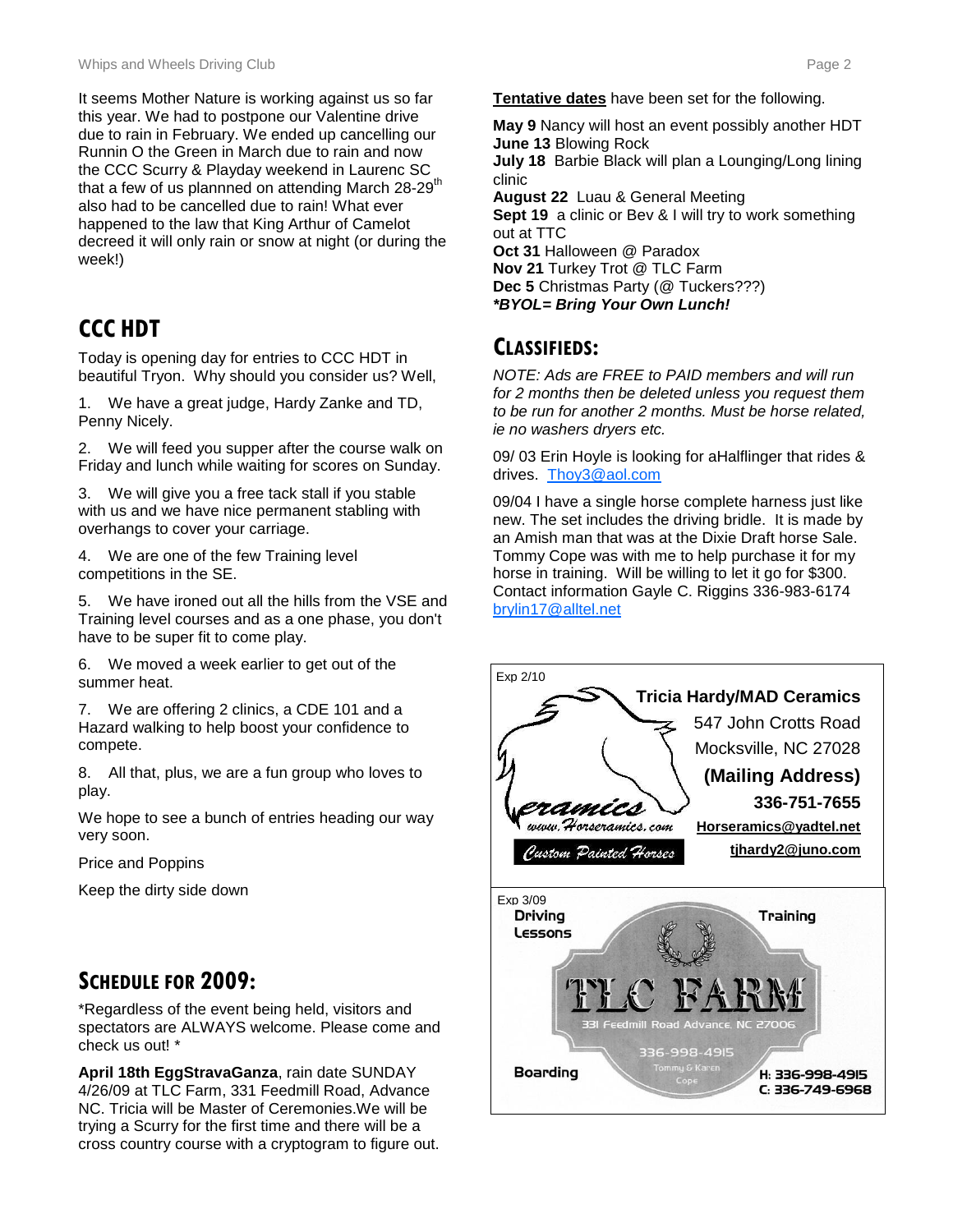

# **April 18, 2009**

10:00am Driviers Meeting/Games 10:30am Rain Date: SUNDAY April 26, 2009 Hosted by T.L.C. Farm (Tommy & Karen Cope) & Tricia Hardy

# **331 Feedmill Road Advance, NC**

For more information or inclement weather call: Tricia Hardy 336-751-0786 tjhardy2@juno.com OR Tommy Cope 336-998-4915 tlcfarm@yadtel.net

## **\$15.00 per Turnout OR Horse & Rider WWDC Members**

(\$20.00 Non Members)

# **Bring Your Own Lunch & Chairs\*\***

- **•** Current Coggins Required **DIRECTIONS:**
- **Helmets STRONGLY suggested & required for minors**
- **Dress is casual**
- **Fun Prizes**